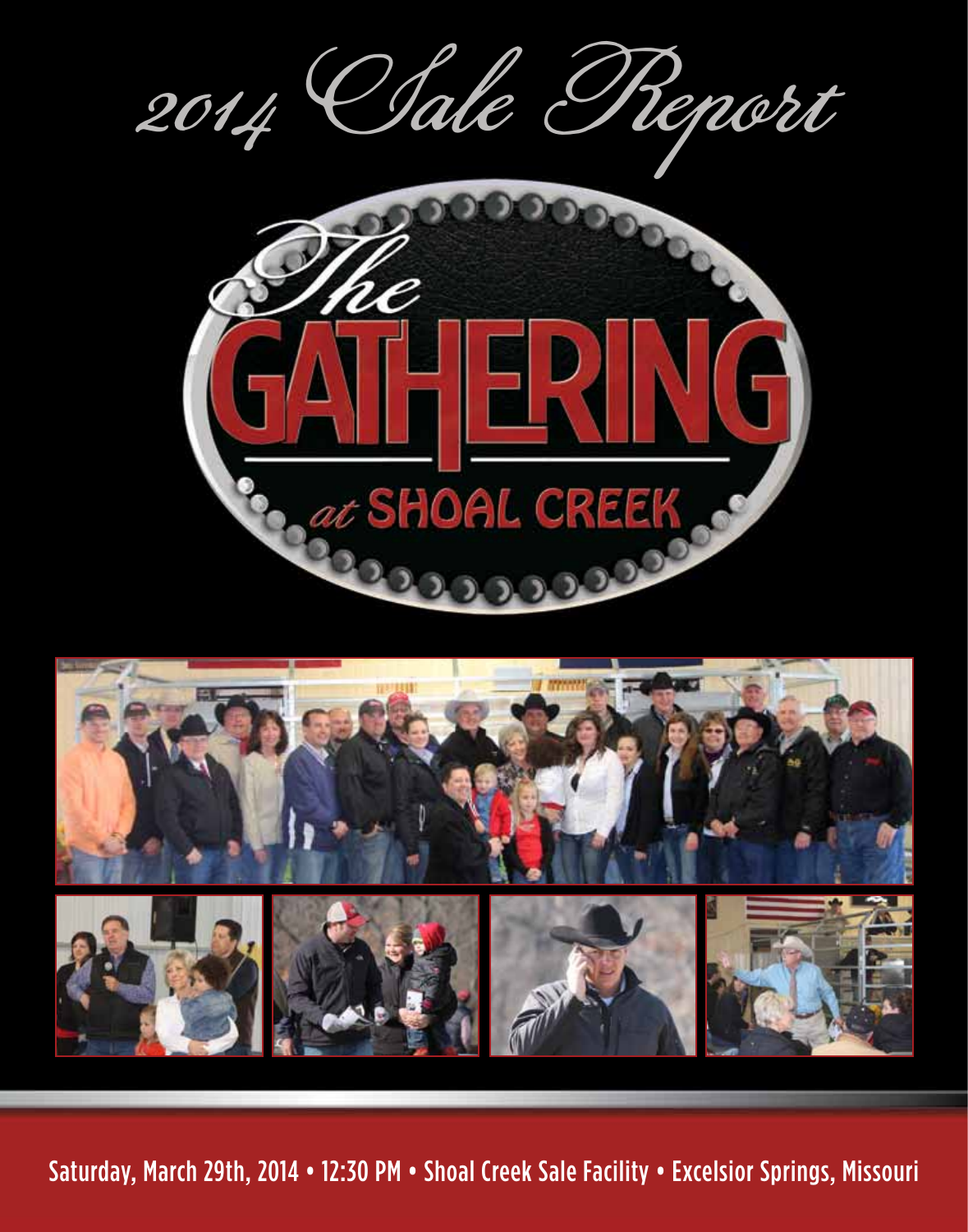## THE GATHERING Clare Prenant

The Gathering sale at Shoal Creek Land and Cattle took place on Saturday, March 29th, 2014 at the ranch near Excelsior Springs, MO. Ed and Kathi Rule along with the Shoal Creek crew open the gates wide open for customers, friends and family. A large crowd enjoyed grand hospitality, excellent sale offering of Simmental - Sim Influenced cattle and fellowship. The breeders involved with The Gathering Sale includes RS&T Simmentals, Double R Cattle CO, Dikeman Simmentals, Brooks Simmentals, Oval F Ranch, Schaake Farms, Diamond D Simmental and HBE Simmentals. This group really stepped up to the plate this year on quality as 68 lots averaged \$4,088. Many thanks to all that attended in person and via the internet with liveauctions.tv



Double R Alexus A4



## <sup>48</sup> Champion Hill Georgina 8318  $\frac{28}{20,000}$



S A V Brave 8320 x Champion Hill Georgina 6337 Bred to SS/PRS High Voltage 244X Breeder: Shoal Creek Land & Cattle & RS&T Simmental Buyer: Missouri Mafia, Excelsior Springs, MO



RS&T Homeboy Y108 x RS&T Golden Ticket – Open Breeder: RS&T Simmental Buyer: S Bar 5 Ranch, Wagner, OK



S A V Bismarck 5682 x Double R Miss 29G T18 – Open Breeder: Double R Cattle Company Buyer: Shoal Creek Land & Cattle, Excelsior Springs, MO



SS/PRS High Voltage 244X x JS Flashy 48T – Open Breeder: Shoal Creek Land & Cattle Buyer: Randy Schmidt, Emmetsburg, IA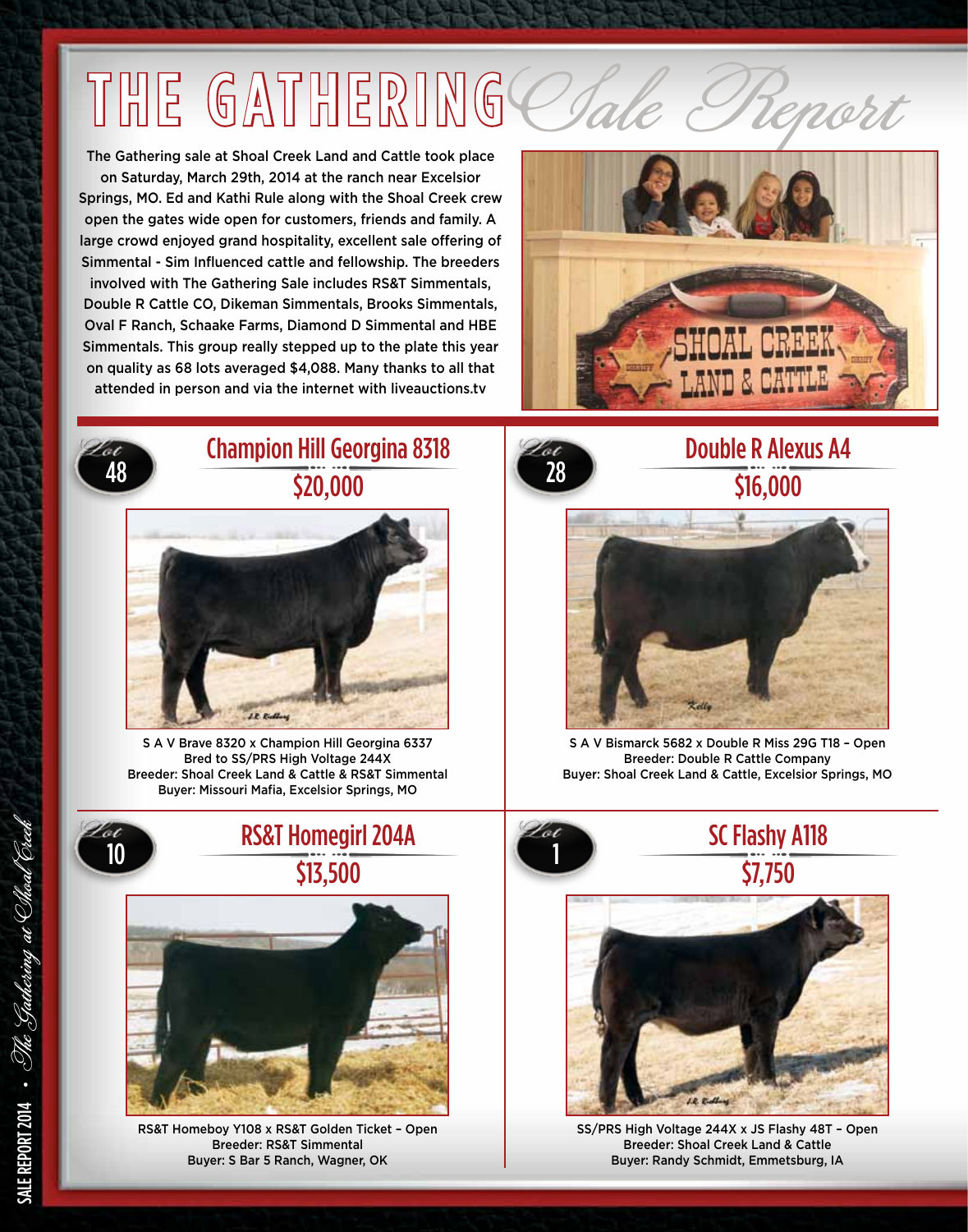

<code>SALEREDR</code> 2014  $\cdot$  *She Sadwing at Choal Creek* <code>SALE</code> <code>REPORT</code> 2014  $\cdot$  . The Stationing at Choal